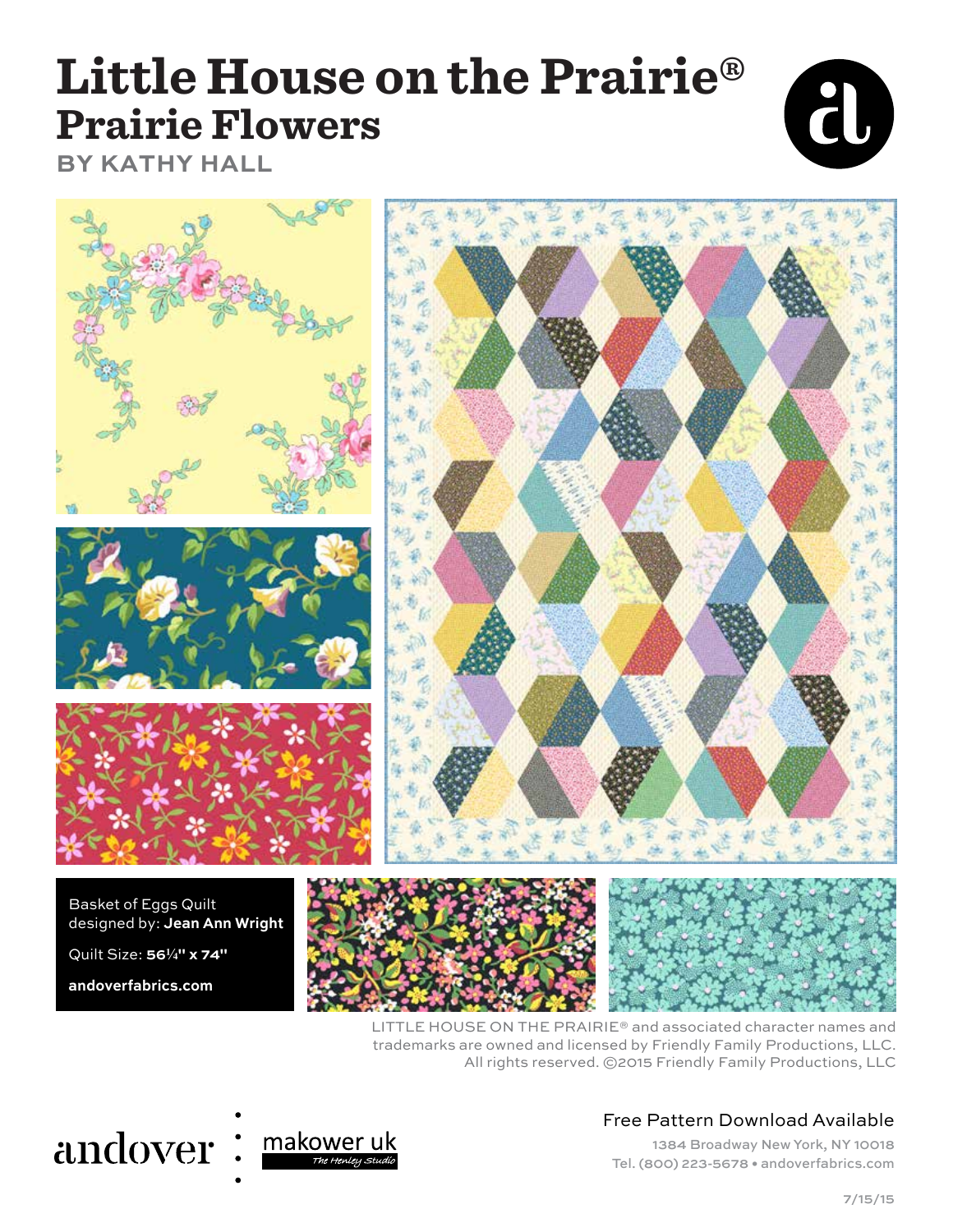# **Basket of Eggs Quilt**

Introducing Andover Fabrics new collection: Little House on the Prairie® - PRAIRIE FLOWERS by Kathy Hall Quilt designed by Jean Ann Wright



#### Quilt finishes 54<sup>1/4"</sup> x 74"

*Chains of hexagons are separated by diamonds in this easier-than it-looks scrap quilt. There are no dicult seams to sew, and because of the oversized hexagons, this throw-size quilt goes together quickly.*

### **Fabric Requirements**

|                             |            | Yardage              | Fabric     |
|-----------------------------|------------|----------------------|------------|
| 10" Squares Packet hexagons |            | 1 packet             |            |
| <b>Fabric A</b>             | border     | 2 yards              | 7924-B     |
| <b>Fabric B</b>             | background | $1\frac{1}{2}$ yards | 7926-L     |
| <b>Fabric C</b>             | binding    | $\frac{5}{8}$ yard   | $7949 - B$ |
| <i><b>*Backing</b></i>      |            | $3\frac{3}{4}$ yards | 7982-B     |

## **Cutting Directions**

**Note:** Read assembly directions before cutting patches. All measurements are cut sizes and include **4**" seam allowances. Borders are cut the exact lengths required plus  $\frac{1}{4}$ " seam allowances. WOF designates the width of fabric from selvedge to selvedge (approximately 42" wide).

#### **10" Squares Packet**

See Step 1

#### **Fabric A**

Cut (2) side borders 5**2**" x 64**2**", cut lengthwise Cut (2) top/bottom borders 5**2**" x 56**w**" cut lengthwise

#### **Fabric B**

Cut (64) triangles Cut (16) half triangles Cut (16) half triangles reversed

#### **Fabric C**

Cut (7) strips binding 2**2**" x WOF

#### **Backing**

Cut (2) panels 41" x 65", pieced to fit quilt top with overlap on all sides

## **Making the Quilt**

- **1.** Cut each of the 10" squares in half. Join 2 different halves together to make a pieced unit that is 9**2**" x 10". Repeat with all the patches, making combinations of your choosing, or refer to the Quilt Diagram and photograph for color ideas. Make 40 pieced units.
- **2.** Make templates of the 3 full-size patterns. Position the complete hexagon template on top of a pieced unit, aligning the points of the hexagon with the seam (Diagram 1). Mark around the hexagon and cut along the lines. Repeat to make 40 pieced hexagons.



- **3.** Referring to the Quilt Diagram, arrange 5 hexagons and 8 triangles into a horizontal row. Be sure to rotate the hexagons as shown to ensure the zigzag effect. Sew a triangle to 2 opposite sides of each hexagon. Press the seam allowances toward the hexagons. Join the hexagons into a row, being careful to match seams. Sew a half triangle and a reversed half triangle on each end to complete the row.
- **4.** Make 8 rows, rotating the hexagons as shown. Press seam allowances between the rows open. Join the rows.
- **5.** Sew long borders to the sides. Sew short borders to the top and bottom.

## **Finishing the Quilt**

**6.** Layer the quilt with batting and backing and baste. Quilt an overall design or quilt as you wish. Bind to finish the quilt.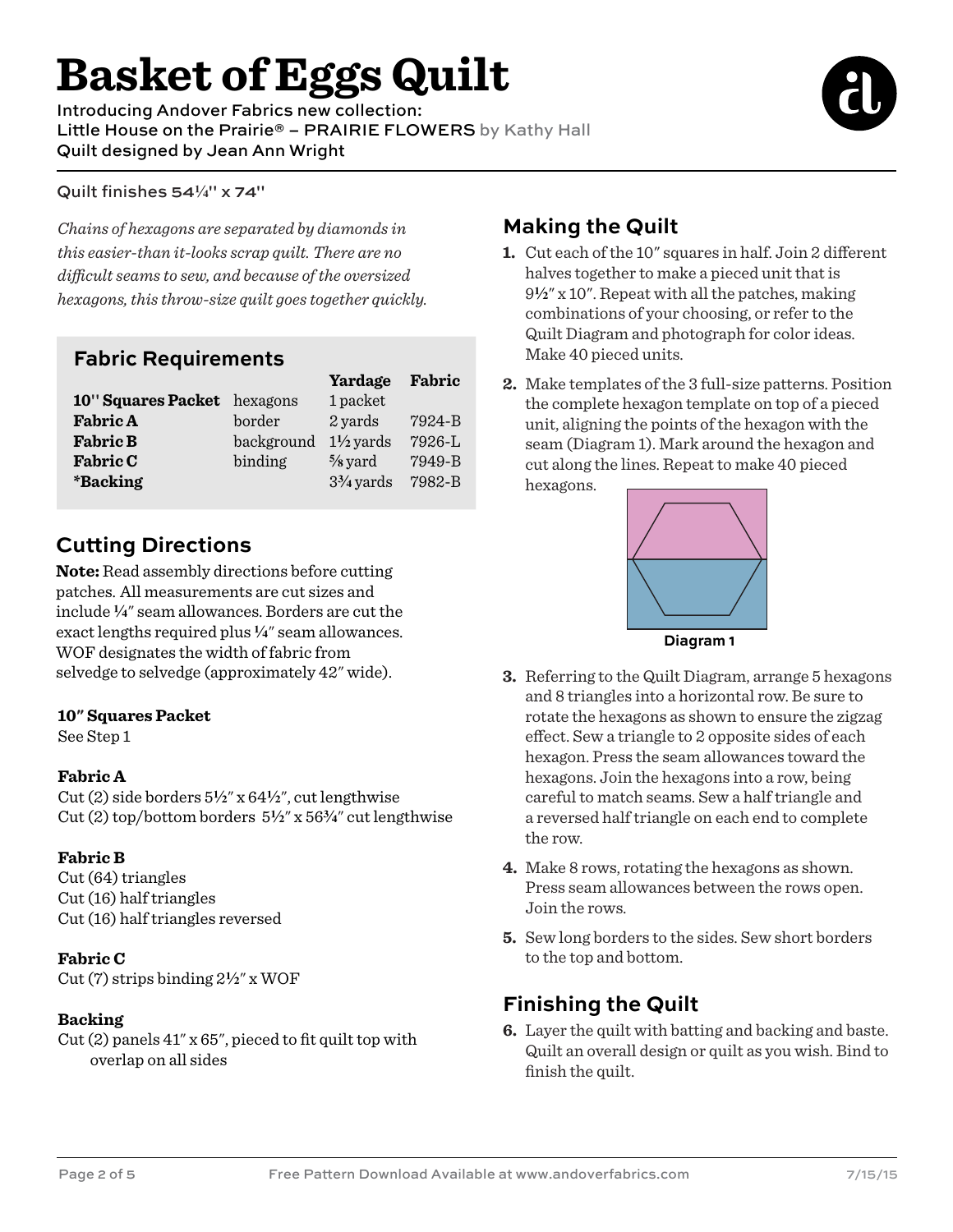

#### **Quilt Diagram**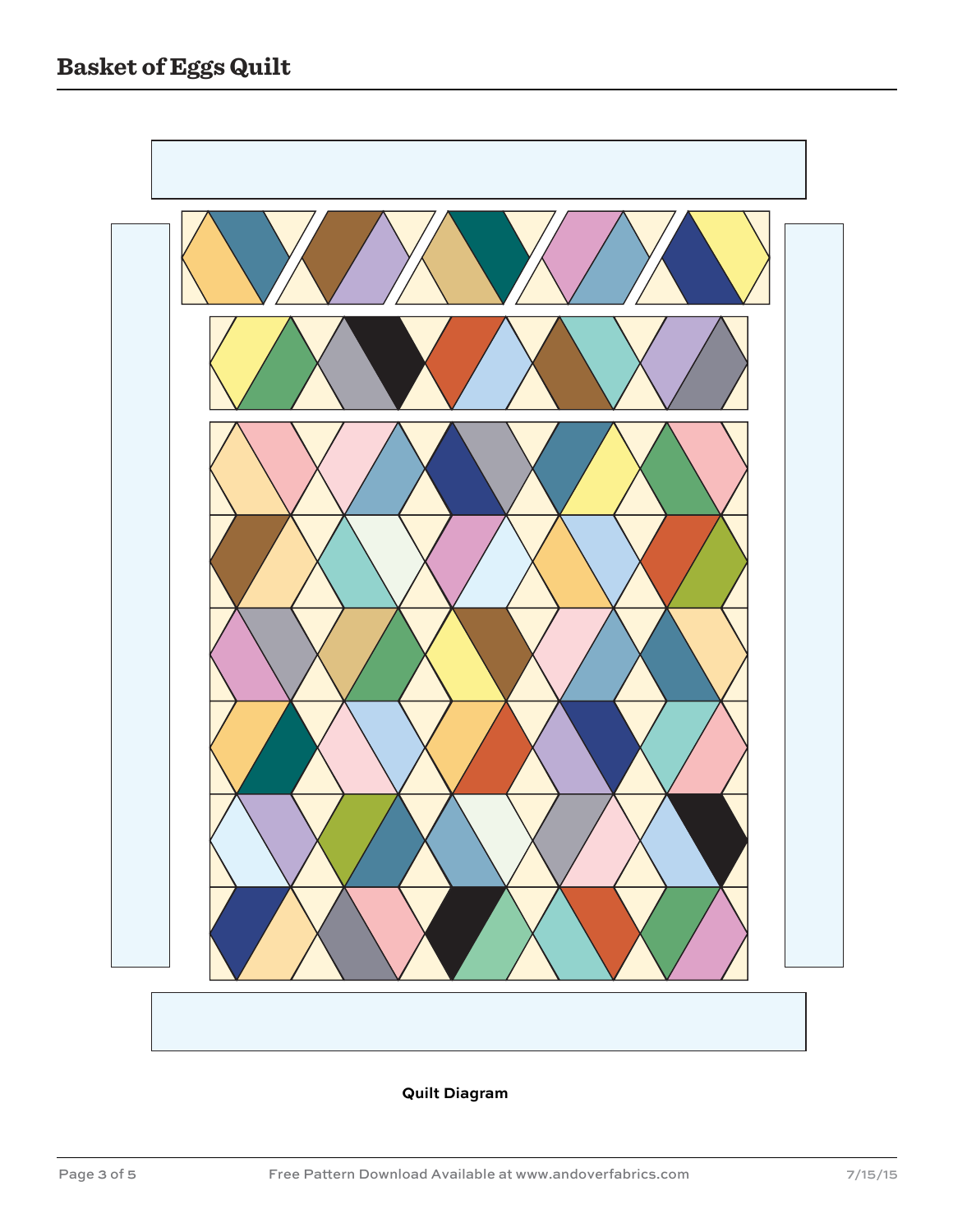